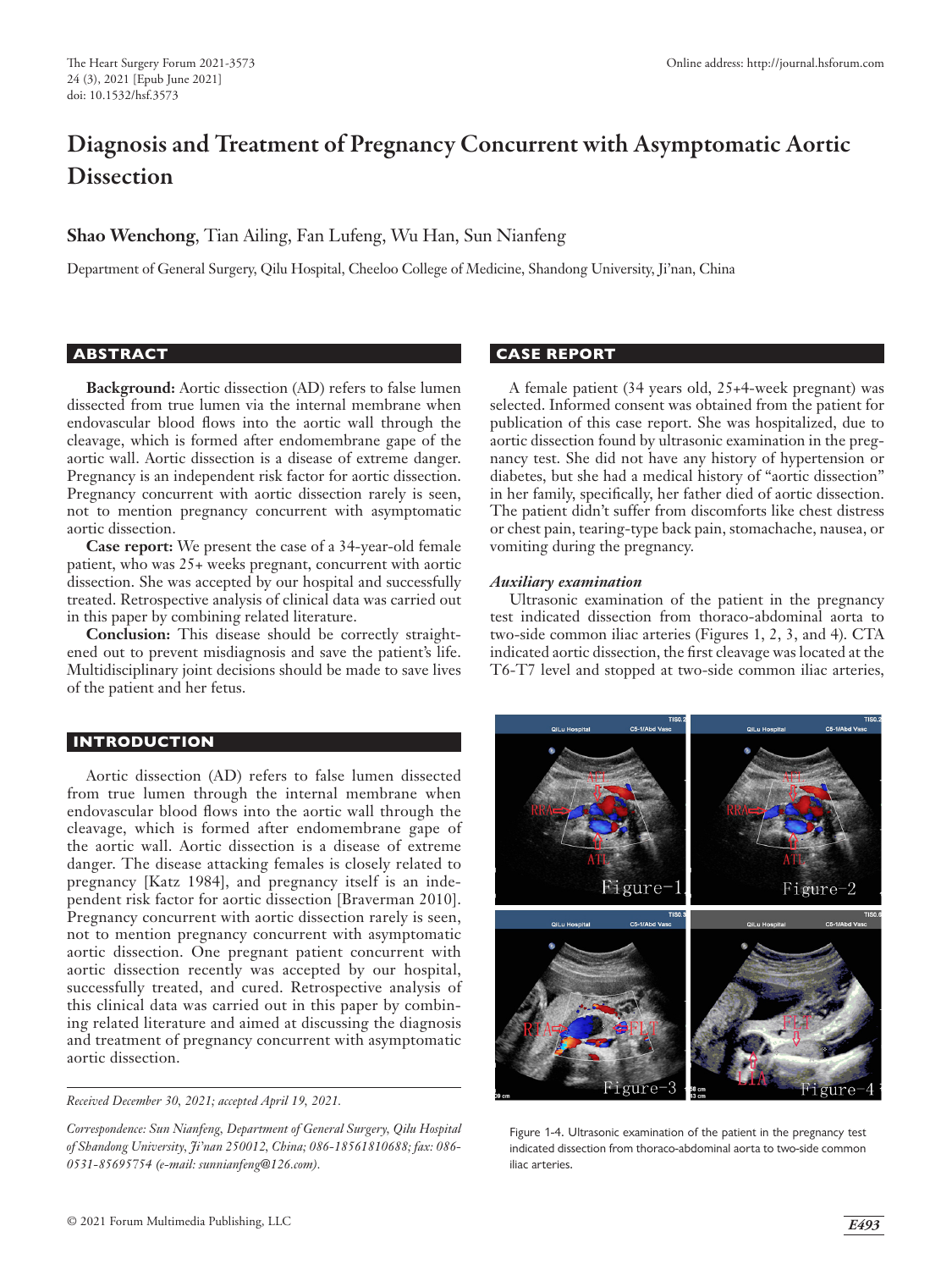

Figure 5-6. CTA indicated aortic dissection, the first cleavage was Figure 7-8. After accepting endovascular repair of aortic dissection. located at T6-T7 level and stopped at two-side common iliac arteries, and a linear low-density shadow was seen inside aortic lumen, presenting spiral descending trend. Celiac trunk, inferior mesenteric artery and right renal artery started from the false lumen, and superior mesenteric artery and left renal artery started from the true lumen.

and a linear low-density shadow was seen inside aortic lumen, presenting spiral descending trend. Celiac trunk, inferior mesenteric artery and right renal artery started from the false lumen, and superior mesenteric artery and left renal artery started from the true lumen (Figures 5 and 6).

Diagnosis was aortic dissection, Stanford B type, during 25+4-week pregnancy. Treatment involved endovascular repair of aortic dissection implementation under general anesthesia and hysterotomy delivery.

## **RESULTS**

The patient accepted endovascular repair of aortic dissection (Figures 7 and 8) Following surgery, the patient and her family decided to terminate the pregnancy. She was then transferred to the maternity ward, and hysterotomy delivery was implemented. When her general postoperative state became good, the patient safely was discharged. A regular follow-up visit was paid to her, and the prognostic effect was favorable.

# **DISCUSSION**

#### *Etiology and pathogenesis*

Aortic dissection is a rarely seen complication in the gestation period. Pregnancy is one of dangerous factor for aortic dissection, which threatens the patient's life at any time. Up to half of all aortic dissections and ruptures in women younger than 40 years are associated with pregnancy [Smok 2014]. High estrogen/progesterone level, pregnancy-induced hypertension syndrome, hemodynamic change, and increasing circulating blood volume during the gestation period can



aggravate susceptibility of the disease. Estrogen/progesterone accelerates synthesis and degradation of collagens and non-collagens at aortic walls so that the aorta is degraded and elastin is increased, which will affect tissue structure of the aortic wall; hemodynamic change enhances shear stress of blood flow toward blood vascular wall [Sanghavi 2014]. Genetic factors like Marfan syndrome, aortic middle-layer retrogression may be the main causes for aortic dissection, during the gestation period. Defects of connective tissues at the aortic wall result in middle-layer cystic deformation and reduce collagens and elastic fibers at the vascular wall, and consequently, the membrane lacks support and goes through rupture [Katsuragi 2011]. This patient was a young woman with a family history of the disease, namely her father died of aortic dissection. The patient did not have a hypertension or smoking history, and she was healthy before this. Occurrence of aortic dissection to this patient might be related to an abnormally developed artery or inheritance, not excluding genetic diseases like Marfan syndrome and congenital connective tissue diseases [Tefera 2010].

#### *Clinical manifestations and diagnosis*

Those accounting for 90% among the typical manifestations of aortic dissection are burst acute chest and back pain. Sixty-five percent to 75% patients are concurrent with intractable hypertension [Erbel 2014], including corresponding heart failure, myocardial infarction and cardiogenic shock, accompanied by corresponding clinical manifestations like hemoptysis, hematemesis, dyspnea, dizziness and headache, mental disorder, syncope, hemiplegic paralysis, and multiple organ failure, etc. Pregnancy concurrent with aortic dissection without typical clinical manifestations is rarely seen, and most often is considered chronic aortic dissection, so misdiagnosis easily will be made. Auxiliary examinations of aortic dissection include ultrasound, CT, MRI, etc. Ultrasonic test is affected by related factors like patient condition and examiner experience, so CTA or MRI examination should be selected, if conditions allow.